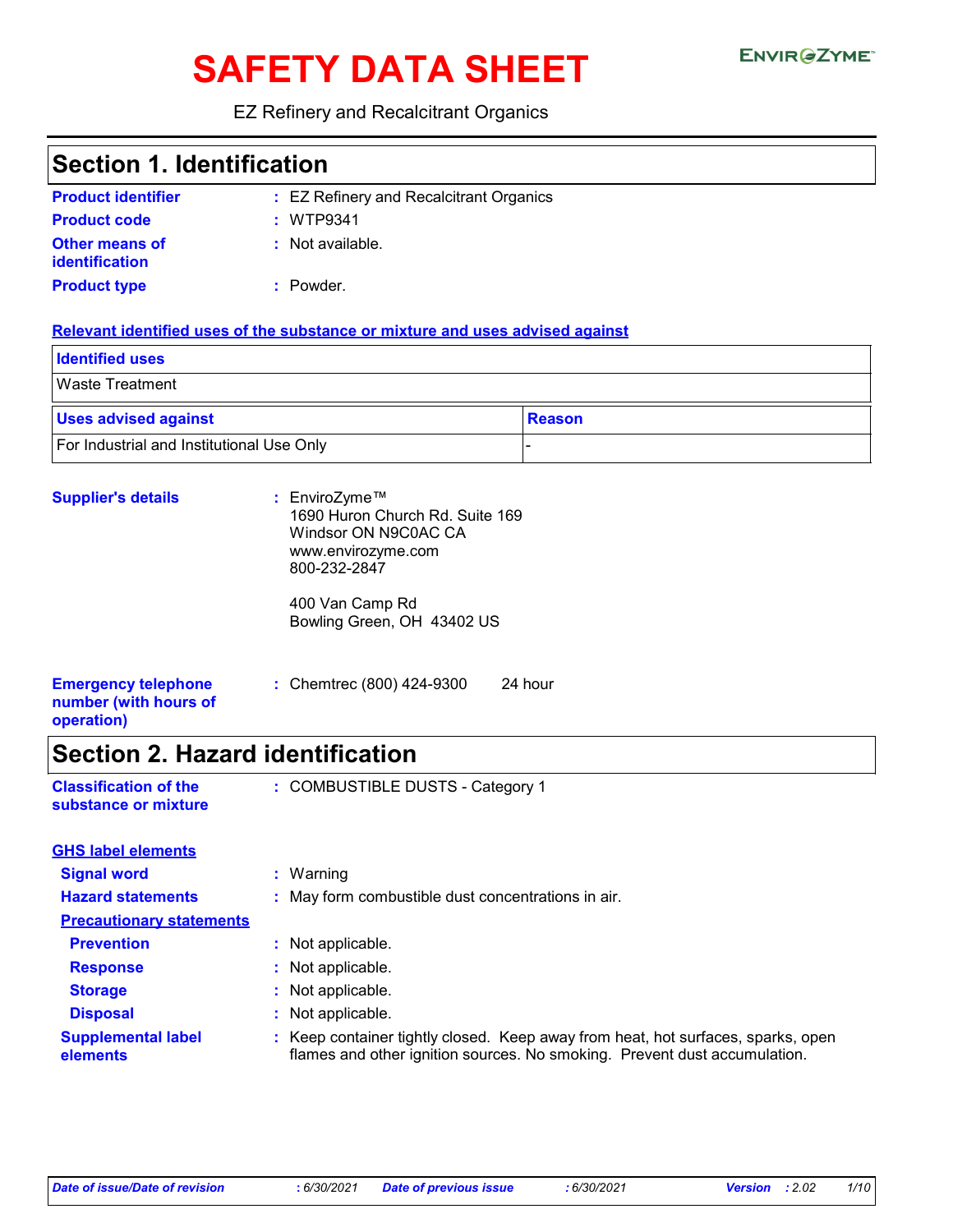## **Section 3. Composition/information on ingredients**

**Substance/mixture :**

**Other means of identification**

: Mixture

**:** Not available.

**There are no ingredients present which, within the current knowledge of the supplier and in the concentrations applicable, are classified as hazardous to health or the environment and hence require reporting in this section.**

**Occupational exposure limits, if available, are listed in Section 8.**

### **Section 4. First-aid measures**

#### **Description of necessary first aid measures**

| <b>Eye contact</b>  | : Immediately flush eyes with plenty of water, occasionally lifting the upper and lower<br>eyelids. Check for and remove any contact lenses. Continue to rinse for at least 10<br>minutes. Get medical attention if irritation occurs.                                                                                                                                                                                                                                                                                                                                                                                                                                                                                                                                                                                       |
|---------------------|------------------------------------------------------------------------------------------------------------------------------------------------------------------------------------------------------------------------------------------------------------------------------------------------------------------------------------------------------------------------------------------------------------------------------------------------------------------------------------------------------------------------------------------------------------------------------------------------------------------------------------------------------------------------------------------------------------------------------------------------------------------------------------------------------------------------------|
| <b>Inhalation</b>   | : Remove victim to fresh air and keep at rest in a position comfortable for breathing.<br>If not breathing, if breathing is irregular or if respiratory arrest occurs, provide<br>artificial respiration or oxygen by trained personnel. It may be dangerous to the<br>person providing aid to give mouth-to-mouth resuscitation. Get medical attention if<br>adverse health effects persist or are severe. If unconscious, place in recovery<br>position and get medical attention immediately. Maintain an open airway. Loosen<br>tight clothing such as a collar, tie, belt or waistband.                                                                                                                                                                                                                                 |
| <b>Skin contact</b> | : Flush contaminated skin with plenty of water. Remove contaminated clothing and<br>shoes. Get medical attention if symptoms occur. Wash clothing before reuse.<br>Clean shoes thoroughly before reuse.                                                                                                                                                                                                                                                                                                                                                                                                                                                                                                                                                                                                                      |
| <b>Ingestion</b>    | : Wash out mouth with water. Remove dentures if any. Remove victim to fresh air<br>and keep at rest in a position comfortable for breathing. If material has been<br>swallowed and the exposed person is conscious, give small quantities of water to<br>drink. Stop if the exposed person feels sick as vomiting may be dangerous. Do not<br>induce vomiting unless directed to do so by medical personnel. If vomiting occurs,<br>the head should be kept low so that vomit does not enter the lungs. Get medical<br>attention if adverse health effects persist or are severe. Never give anything by<br>mouth to an unconscious person. If unconscious, place in recovery position and get<br>medical attention immediately. Maintain an open airway. Loosen tight clothing such<br>as a collar, tie, belt or waistband. |

#### **Most important symptoms/effects, acute and delayed**

| <b>Potential acute health effects</b> |                                                                                                                                             |      |
|---------------------------------------|---------------------------------------------------------------------------------------------------------------------------------------------|------|
| Eye contact                           | : Exposure to airborne concentrations above statutory or recommended exposure<br>limits may cause irritation of the eyes.                   |      |
| <b>Inhalation</b>                     | : Exposure to airborne concentrations above statutory or recommended exposure<br>limits may cause irritation of the nose, throat and lungs. |      |
| <b>Skin contact</b>                   | : No known significant effects or critical hazards.                                                                                         |      |
| <b>Ingestion</b>                      | : No known significant effects or critical hazards.                                                                                         |      |
| <b>Over-exposure signs/symptoms</b>   |                                                                                                                                             |      |
| Eye contact                           | : Adverse symptoms may include the following:<br>irritation<br>redness                                                                      |      |
| <b>Inhalation</b>                     | : Adverse symptoms may include the following:<br>respiratory tract irritation<br>coughing                                                   |      |
| <b>Skin contact</b>                   | : No specific data.                                                                                                                         |      |
| <b>Ingestion</b>                      | : No specific data.                                                                                                                         |      |
| Date of issue/Date of revision        | : 2.02<br>:6/30/2021<br><b>Date of previous issue</b><br>: 6/30/2021<br><b>Version</b>                                                      | 2/10 |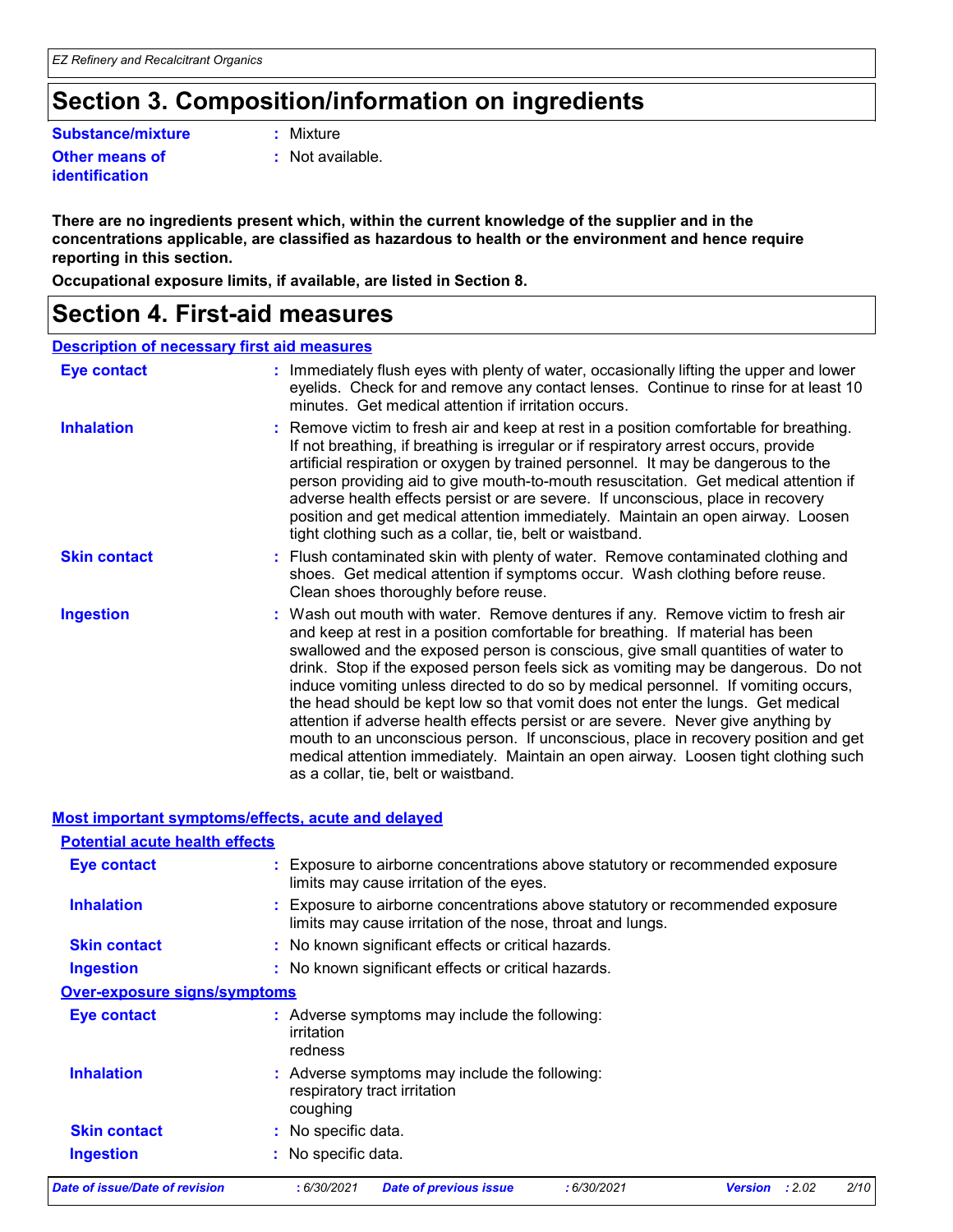### **Section 4. First-aid measures**

#### **Protection of first-aiders :** No action shall be taken involving any personal risk or without suitable training. It may be dangerous to the person providing aid to give mouth-to-mouth resuscitation. **Notes to physician <b>:** Treat symptomatically. Contact poison treatment specialist immediately if large quantities have been ingested or inhaled. **Specific treatments :** No specific treatment. **Indication of immediate medical attention and special treatment needed, if necessary**

**See toxicological information (Section 11)**

#### **Section 5. Fire-fighting measures :** Promptly isolate the scene by removing all persons from the vicinity of the incident if there is a fire. No action shall be taken involving any personal risk or without suitable training. Move containers from fire area if this can be done without risk. Use water spray to keep fire-exposed containers cool. **Hazardous thermal decomposition products Specific hazards arising from the chemical** Decomposition products may include the following materials: **:** carbon dioxide carbon monoxide halogenated compounds metal oxide/oxides May form explosible dust-air mixture if dispersed. **:** Fire-fighters should wear appropriate protective equipment and self-contained **:** breathing apparatus (SCBA) with a full face-piece operated in positive pressure mode. **Special protective equipment for fire-fighters** Use dry chemical powder. **: Extinguishing media** Avoid high pressure media which could cause the formation of a potentially **:** explosible dust-air mixture. **Suitable extinguishing media Unsuitable extinguishing media Special protective actions for fire-fighters**

### **Section 6. Accidental release measures**

#### **Personal precautions, protective equipment and emergency procedures**

| For non-emergency<br>personnel   | : No action shall be taken involving any personal risk or without suitable training.<br>Evacuate surrounding areas. Keep unnecessary and unprotected personnel from<br>entering. Do not touch or walk through spilled material. Shut off all ignition sources.<br>No flares, smoking or flames in hazard area. Avoid breathing dust. Provide<br>adequate ventilation. Wear appropriate respirator when ventilation is inadequate.<br>Put on appropriate personal protective equipment. |
|----------------------------------|----------------------------------------------------------------------------------------------------------------------------------------------------------------------------------------------------------------------------------------------------------------------------------------------------------------------------------------------------------------------------------------------------------------------------------------------------------------------------------------|
| For emergency responders         | If specialized clothing is required to deal with the spillage, take note of any<br>information in Section 8 on suitable and unsuitable materials. See also the<br>information in "For non-emergency personnel".                                                                                                                                                                                                                                                                        |
| <b>Environmental precautions</b> | : Avoid dispersal of spilled material and runoff and contact with soil, waterways,<br>drains and sewers. Inform the relevant authorities if the product has caused<br>environmental pollution (sewers, waterways, soil or air).                                                                                                                                                                                                                                                        |

#### **Methods and materials for containment and cleaning up**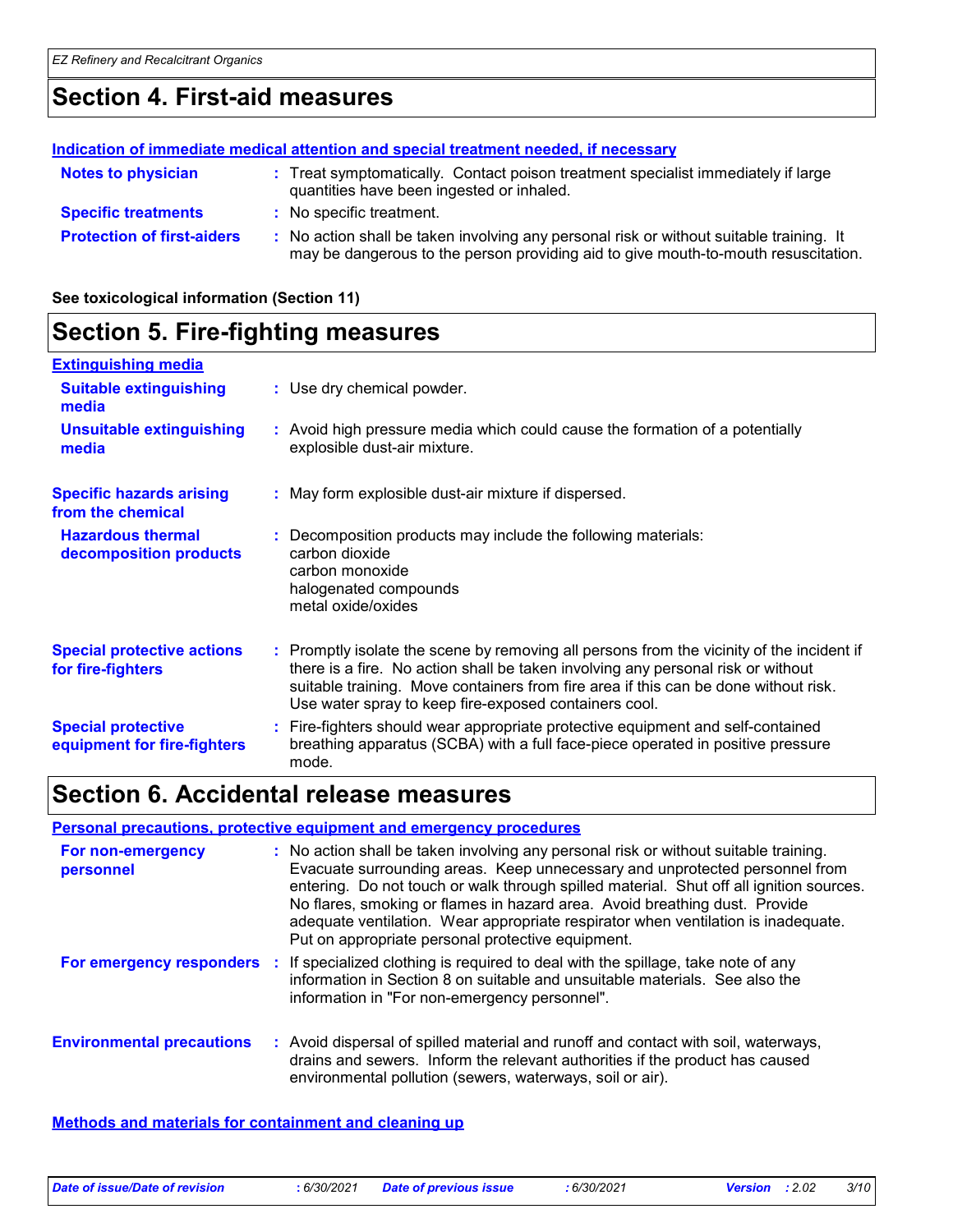### **Section 6. Accidental release measures**

| <b>Small spill</b> | : Move containers from spill area. Use spark-proof tools and explosion-proof<br>equipment. Vacuum or sweep up material and place in a designated, labeled waste<br>container. Dispose of via a licensed waste disposal contractor.                                                                                                                                                                                                                                                                    |
|--------------------|-------------------------------------------------------------------------------------------------------------------------------------------------------------------------------------------------------------------------------------------------------------------------------------------------------------------------------------------------------------------------------------------------------------------------------------------------------------------------------------------------------|
| Large spill        | : Move containers from spill area. Use spark-proof tools and explosion-proof<br>equipment. Approach release from upwind. Prevent entry into sewers, water<br>courses, basements or confined areas. Vacuum or sweep up material and place in<br>a designated, labeled waste container. Avoid creating dusty conditions and prevent<br>wind dispersal. Dispose of via a licensed waste disposal contractor. Note: see<br>Section 1 for emergency contact information and Section 13 for waste disposal. |

### **Section 7. Handling and storage**

#### **Precautions for safe handling**

| <b>Protective measures</b>                                                       | : Put on appropriate personal protective equipment (see Section 8). Do not ingest.<br>Avoid contact with eyes, skin and clothing. Avoid breathing dust. Avoid the creation<br>of dust when handling and avoid all possible sources of ignition (spark or flame).<br>Prevent dust accumulation. Use only with adequate ventilation. Wear appropriate<br>respirator when ventilation is inadequate. Keep in the original container or an<br>approved alternative made from a compatible material, kept tightly closed when not<br>in use. Electrical equipment and lighting should be protected to appropriate<br>standards to prevent dust coming into contact with hot surfaces, sparks or other<br>ignition sources. Take precautionary measures against electrostatic discharges. To<br>avoid fire or explosion, dissipate static electricity during transfer by grounding and<br>bonding containers and equipment before transferring material. Empty containers<br>retain product residue and can be hazardous. Do not reuse container. |  |
|----------------------------------------------------------------------------------|---------------------------------------------------------------------------------------------------------------------------------------------------------------------------------------------------------------------------------------------------------------------------------------------------------------------------------------------------------------------------------------------------------------------------------------------------------------------------------------------------------------------------------------------------------------------------------------------------------------------------------------------------------------------------------------------------------------------------------------------------------------------------------------------------------------------------------------------------------------------------------------------------------------------------------------------------------------------------------------------------------------------------------------------|--|
| <b>Advice on general</b><br>occupational hygiene                                 | : Eating, drinking and smoking should be prohibited in areas where this material is<br>handled, stored and processed. Workers should wash hands and face before<br>eating, drinking and smoking. Remove contaminated clothing and protective<br>equipment before entering eating areas. See also Section 8 for additional<br>information on hygiene measures.                                                                                                                                                                                                                                                                                                                                                                                                                                                                                                                                                                                                                                                                               |  |
| <b>Conditions for safe storage,</b><br>including any<br><b>incompatibilities</b> | : Store between the following temperatures: 20.5 to $23.8^{\circ}$ C (68.9 to $74.8^{\circ}$ F). Store in<br>accordance with local regulations. Store in a segregated and approved area. Store<br>in original container protected from direct sunlight in a dry, cool and well-ventilated<br>area, away from incompatible materials (see Section 10) and food and drink.<br>Eliminate all ignition sources. Separate from oxidizing materials. Keep container<br>tightly closed and sealed until ready for use. Containers that have been opened<br>must be carefully resealed and kept upright to prevent leakage. Do not store in<br>unlabeled containers. Use appropriate containment to avoid environmental<br>contamination. See Section 10 for incompatible materials before handling or use.                                                                                                                                                                                                                                         |  |

### **Section 8. Exposure controls/personal protection**

#### **Control parameters**

|  | <b>Occupational exposure limits</b> |  |  |  |
|--|-------------------------------------|--|--|--|
|--|-------------------------------------|--|--|--|

None.

```
Appropriate engineering 
controls
```
**:** Use only with adequate ventilation. If user operations generate dust, fumes, gas, vapor or mist, use process enclosures, local exhaust ventilation or other engineering controls to keep worker exposure to airborne contaminants below any recommended or statutory limits. The engineering controls also need to keep gas, vapor or dust concentrations below any lower explosive limits. Use explosion-proof ventilation equipment.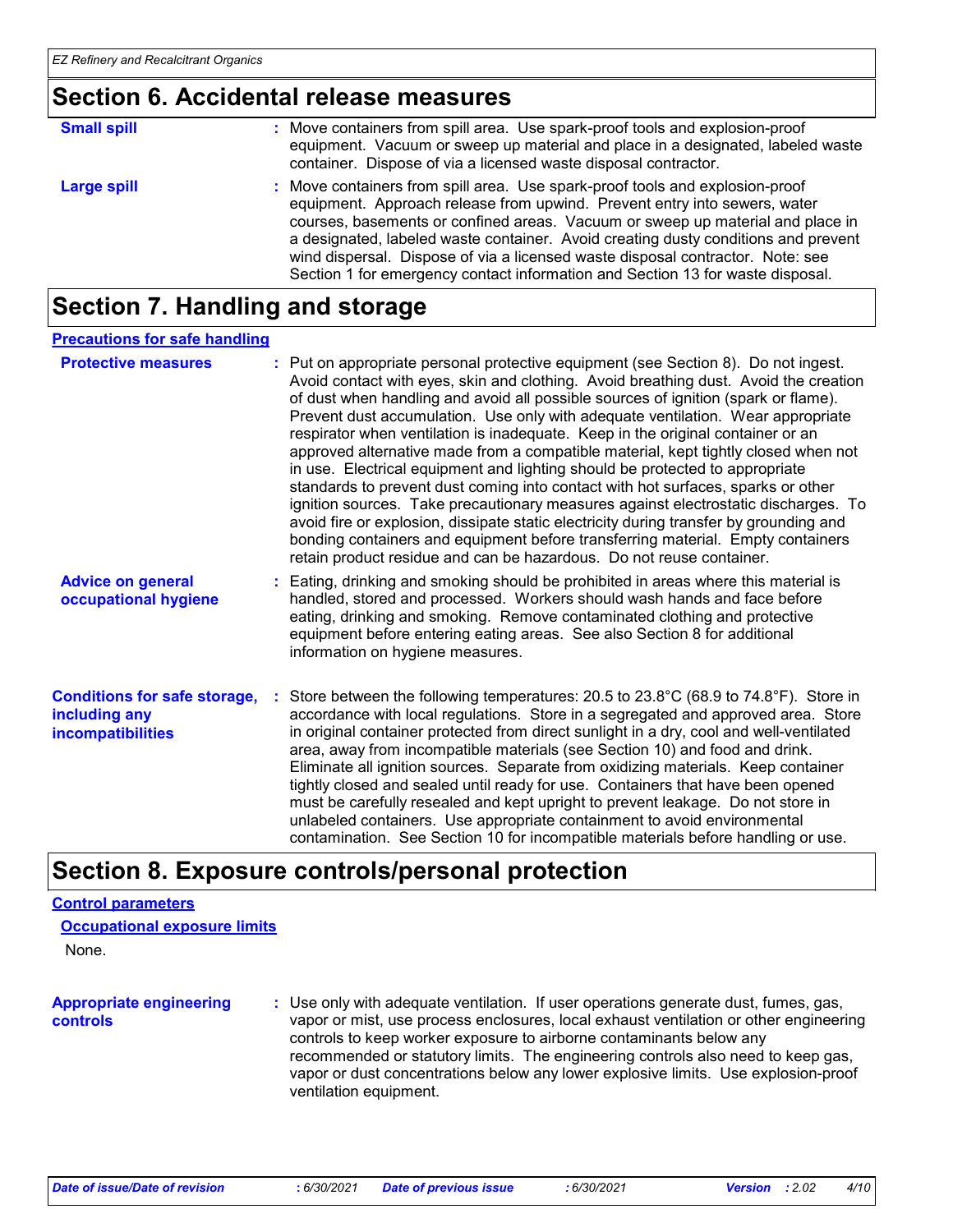### **Section 8. Exposure controls/personal protection**

| <b>Environmental exposure</b><br><b>controls</b> | : Emissions from ventilation or work process equipment should be checked to ensure<br>they comply with the requirements of environmental protection legislation. In some<br>cases, fume scrubbers, filters or engineering modifications to the process<br>equipment will be necessary to reduce emissions to acceptable levels. |
|--------------------------------------------------|---------------------------------------------------------------------------------------------------------------------------------------------------------------------------------------------------------------------------------------------------------------------------------------------------------------------------------|
| <b>Individual protection measures</b>            |                                                                                                                                                                                                                                                                                                                                 |

| <b>Hygiene measures</b>       | : Wash hands, forearms and face thoroughly after handling chemical products, before<br>eating, smoking and using the lavatory and at the end of the working period.<br>Appropriate techniques should be used to remove potentially contaminated clothing.<br>Wash contaminated clothing before reusing. Ensure that eyewash stations and<br>safety showers are close to the workstation location.                                                                                                                                                                                                                         |
|-------------------------------|---------------------------------------------------------------------------------------------------------------------------------------------------------------------------------------------------------------------------------------------------------------------------------------------------------------------------------------------------------------------------------------------------------------------------------------------------------------------------------------------------------------------------------------------------------------------------------------------------------------------------|
| <b>Eye/face protection</b>    | : Safety eyewear complying with an approved standard should be used when a risk<br>assessment indicates this is necessary to avoid exposure to liquid splashes, mists,<br>gases or dusts. If contact is possible, the following protection should be worn,<br>unless the assessment indicates a higher degree of protection: safety glasses with<br>side-shields. If operating conditions cause high dust concentrations to be produced,<br>use dust goggles.                                                                                                                                                             |
| <b>Skin protection</b>        |                                                                                                                                                                                                                                                                                                                                                                                                                                                                                                                                                                                                                           |
| <b>Hand protection</b>        | : Chemical-resistant, impervious gloves complying with an approved standard should<br>be worn at all times when handling chemical products if a risk assessment indicates<br>this is necessary. Considering the parameters specified by the glove manufacturer,<br>check during use that the gloves are still retaining their protective properties. It<br>should be noted that the time to breakthrough for any glove material may be<br>different for different glove manufacturers. In the case of mixtures, consisting of<br>several substances, the protection time of the gloves cannot be accurately<br>estimated. |
| <b>Body protection</b>        | : Personal protective equipment for the body should be selected based on the task<br>being performed and the risks involved and should be approved by a specialist<br>before handling this product.                                                                                                                                                                                                                                                                                                                                                                                                                       |
| <b>Other skin protection</b>  | : Appropriate footwear and any additional skin protection measures should be<br>selected based on the task being performed and the risks involved and should be<br>approved by a specialist before handling this product.                                                                                                                                                                                                                                                                                                                                                                                                 |
| <b>Respiratory protection</b> | Based on the hazard and potential for exposure, select a respirator that meets the<br>appropriate standard or certification. Respirators must be used according to a<br>respiratory protection program to ensure proper fitting, training, and other important<br>aspects of use.                                                                                                                                                                                                                                                                                                                                         |

## **Section 9. Physical and chemical properties**

| <b>Appearance</b>                               |                    |
|-------------------------------------------------|--------------------|
| <b>Physical state</b>                           | : Solid. [Powder.] |
| <b>Color</b>                                    | $:$ Brown.         |
| <b>Odor</b>                                     | : Not available.   |
| <b>Odor threshold</b>                           | $:$ Not available. |
| pH                                              | : Not applicable.  |
| <b>Melting point</b>                            | : Not available.   |
| <b>Boiling point</b>                            | : Not available.   |
| <b>Flash point</b>                              | $:$ Not available. |
| <b>Evaporation rate</b>                         | : Not applicable.  |
| <b>Flammability (solid, gas)</b>                | $:$ Not available. |
| Lower and upper explosive<br>(flammable) limits | $:$ Not available. |
| <b>Vapor pressure</b>                           | : Not applicable.  |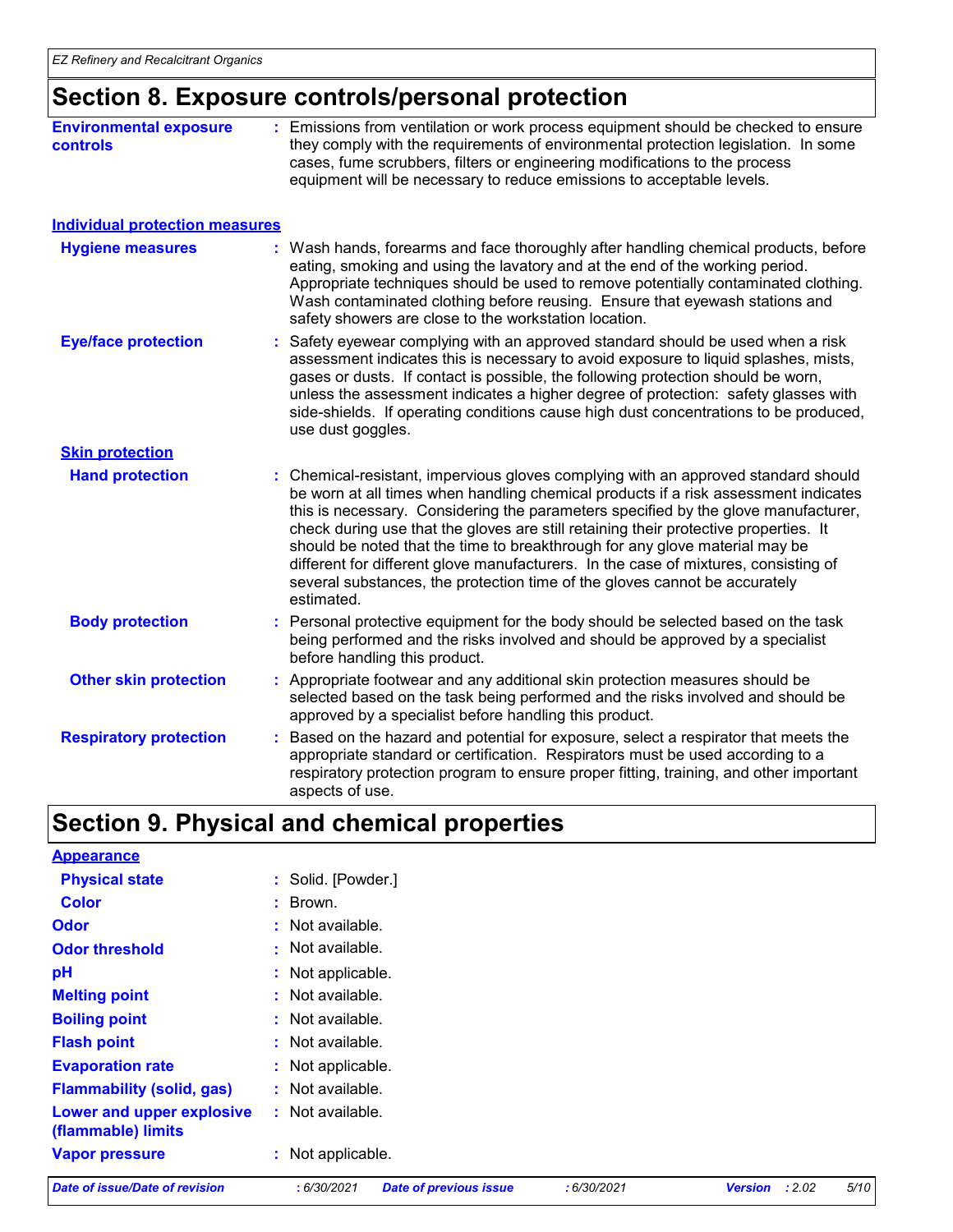# **Section 9. Physical and chemical properties**

| <b>Vapor density</b>                              | : Not available.                                                          |
|---------------------------------------------------|---------------------------------------------------------------------------|
| <b>Relative density</b>                           | : Not applicable.                                                         |
| <b>Solubility</b>                                 | : Partially soluble in the following materials: cold water and hot water. |
| <b>Solubility in water</b>                        | : Not available.                                                          |
| <b>Partition coefficient: n-</b><br>octanol/water | $:$ Not available.                                                        |
| <b>Auto-ignition temperature</b>                  | : Not available.                                                          |
| <b>Decomposition temperature</b>                  | : Not available.                                                          |
| <b>Viscosity</b>                                  | : Not available.                                                          |
| Flow time (ISO 2431)                              | : Not available.                                                          |

### **Section 10. Stability and reactivity**

| <b>Reactivity</b>                                   | : No specific test data related to reactivity available for this product or its ingredients.                                                                                                                                                                                                                                                                          |
|-----------------------------------------------------|-----------------------------------------------------------------------------------------------------------------------------------------------------------------------------------------------------------------------------------------------------------------------------------------------------------------------------------------------------------------------|
| <b>Chemical stability</b>                           | : The product is stable.                                                                                                                                                                                                                                                                                                                                              |
| <b>Possibility of hazardous</b><br><b>reactions</b> | : Hazardous reactions or instability may occur under certain conditions of storage or<br>use.                                                                                                                                                                                                                                                                         |
| <b>Conditions to avoid</b>                          | : Avoid the creation of dust when handling and avoid all possible sources of ignition<br>(spark or flame). Take precautionary measures against electrostatic discharges.<br>To avoid fire or explosion, dissipate static electricity during transfer by grounding<br>and bonding containers and equipment before transferring material. Prevent dust<br>accumulation. |
| <b>Incompatible materials</b>                       | : Reactive or incompatible with the following materials: moisture.                                                                                                                                                                                                                                                                                                    |
| <b>Hazardous decomposition</b><br>products          | : Under normal conditions of storage and use, hazardous decomposition products<br>should not be produced.                                                                                                                                                                                                                                                             |

# **Section 11. Toxicological information**

**Information on toxicological effects**

#### **Acute toxicity**

Not available.

#### **Irritation/Corrosion**

Not available.

#### **Sensitization**

Not available.

#### **Mutagenicity**

Not available.

#### **Carcinogenicity**

Not available.

#### **Reproductive toxicity**

Not available.

#### **Teratogenicity**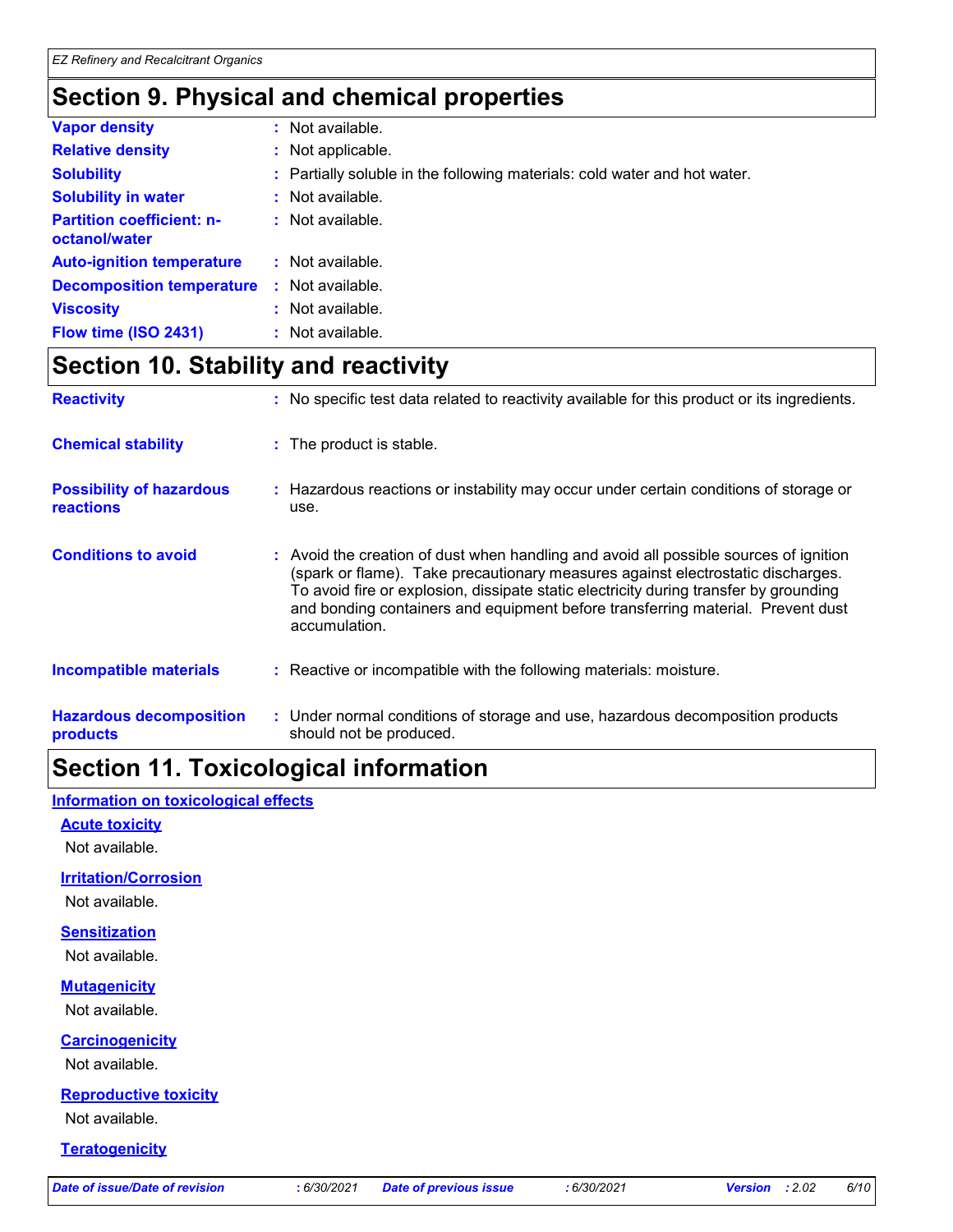# **Section 11. Toxicological information**

#### Not available.

#### **Specific target organ toxicity (single exposure)** Not available.

#### **Specific target organ toxicity (repeated exposure)**

Not available.

#### **Aspiration hazard**

Not available.

| Information on the likely<br>routes of exposure | : Routes of entry anticipated: Oral, Dermal.<br>Routes of entry not anticipated: Inhalation.                                                |
|-------------------------------------------------|---------------------------------------------------------------------------------------------------------------------------------------------|
| <b>Potential acute health effects</b>           |                                                                                                                                             |
| <b>Eye contact</b>                              | : Exposure to airborne concentrations above statutory or recommended exposure<br>limits may cause irritation of the eyes.                   |
| <b>Inhalation</b>                               | : Exposure to airborne concentrations above statutory or recommended exposure<br>limits may cause irritation of the nose, throat and lungs. |
| <b>Skin contact</b>                             | : No known significant effects or critical hazards.                                                                                         |
| <b>Ingestion</b>                                | : No known significant effects or critical hazards.                                                                                         |

#### **Symptoms related to the physical, chemical and toxicological characteristics**

| <b>Eye contact</b>  | : Adverse symptoms may include the following:<br>irritation<br>redness                    |
|---------------------|-------------------------------------------------------------------------------------------|
| <b>Inhalation</b>   | : Adverse symptoms may include the following:<br>respiratory tract irritation<br>coughing |
| <b>Skin contact</b> | : No specific data.                                                                       |
| <b>Ingestion</b>    | : No specific data.                                                                       |

#### **Delayed and immediate effects and also chronic effects from short and long term exposure**

| <b>Short term exposure</b>                        |                                                                                        |
|---------------------------------------------------|----------------------------------------------------------------------------------------|
| <b>Potential immediate</b><br><b>effects</b>      | $:$ Not available.                                                                     |
| <b>Potential delayed effects</b>                  | : Not available.                                                                       |
| <b>Long term exposure</b>                         |                                                                                        |
| <b>Potential immediate</b><br><b>effects</b>      | $:$ Not available.                                                                     |
| <b>Potential delayed effects : Not available.</b> |                                                                                        |
| <b>Potential chronic health effects</b>           |                                                                                        |
| Not available.                                    |                                                                                        |
| <b>General</b>                                    | : Repeated or prolonged inhalation of dust may lead to chronic respiratory irritation. |
| <b>Carcinogenicity</b>                            | : No known significant effects or critical hazards.                                    |
| <b>Mutagenicity</b>                               | : No known significant effects or critical hazards.                                    |
| <b>Teratogenicity</b>                             | : No known significant effects or critical hazards.                                    |
| <b>Developmental effects</b>                      | : No known significant effects or critical hazards.                                    |
| <b>Fertility effects</b>                          | : No known significant effects or critical hazards.                                    |
|                                                   |                                                                                        |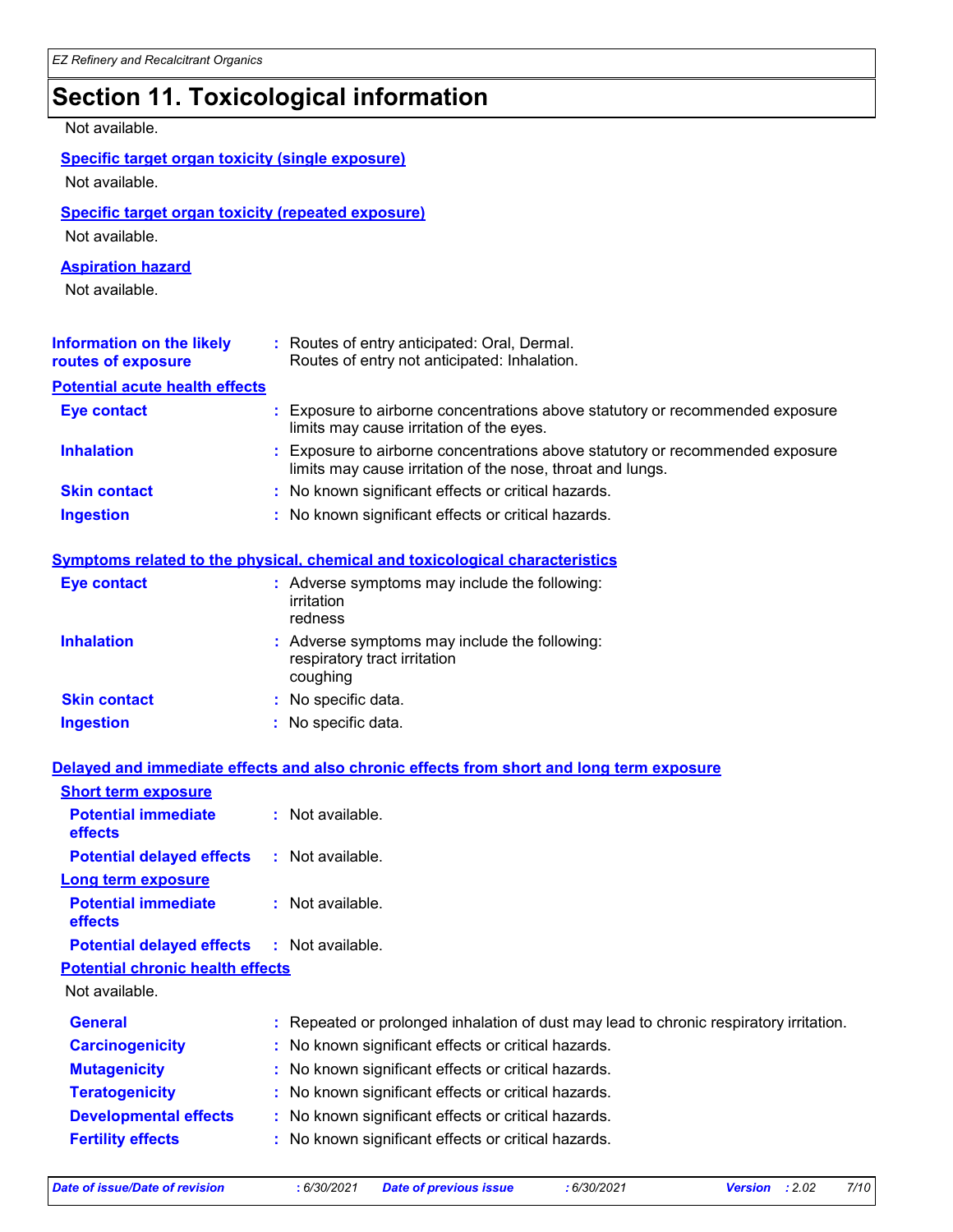# **Section 11. Toxicological information**

### **Numerical measures of toxicity**

**Acute toxicity estimates**

Not available.

### **Section 12. Ecological information**

#### **Toxicity**

Not available.

#### **Persistence and degradability**

Not available.

#### **Bioaccumulative potential**

Not available.

#### **Mobility in soil**

**Soil/water partition coefficient (KOC) :** Not available.

**Other adverse effects** : No known significant effects or critical hazards.

### **Section 13. Disposal considerations**

**Disposal methods :**

The generation of waste should be avoided or minimized wherever possible. Disposal of this product, solutions and any by-products should at all times comply with the requirements of environmental protection and waste disposal legislation and any regional local authority requirements. Dispose of surplus and nonrecyclable products via a licensed waste disposal contractor. Waste should not be disposed of untreated to the sewer unless fully compliant with the requirements of all authorities with jurisdiction. Waste packaging should be recycled. Incineration or landfill should only be considered when recycling is not feasible. This material and its container must be disposed of in a safe way. Care should be taken when handling emptied containers that have not been cleaned or rinsed out. Empty containers or liners may retain some product residues. Avoid dispersal of spilled material and runoff and contact with soil, waterways, drains and sewers.

### **Section 14. Transport information**

|                                       | <b>TDG</b><br><b>Classification</b> | <b>DOT</b><br><b>Classification</b>         | <b>ADR/RID</b> | <b>IMDG</b>    | <b>IATA</b>                      |
|---------------------------------------|-------------------------------------|---------------------------------------------|----------------|----------------|----------------------------------|
| <b>UN number</b>                      | Not regulated.                      | Not regulated.                              | Not regulated. | Not regulated. | Not regulated.                   |
| <b>UN proper</b><br>shipping name     |                                     |                                             |                |                |                                  |
| <b>Transport</b><br>hazard class(es)  |                                     |                                             |                |                |                                  |
| <b>Date of issue/Date of revision</b> |                                     | :6/30/2021<br><b>Date of previous issue</b> |                | :6/30/2021     | 8/10<br>: 2.02<br><b>Version</b> |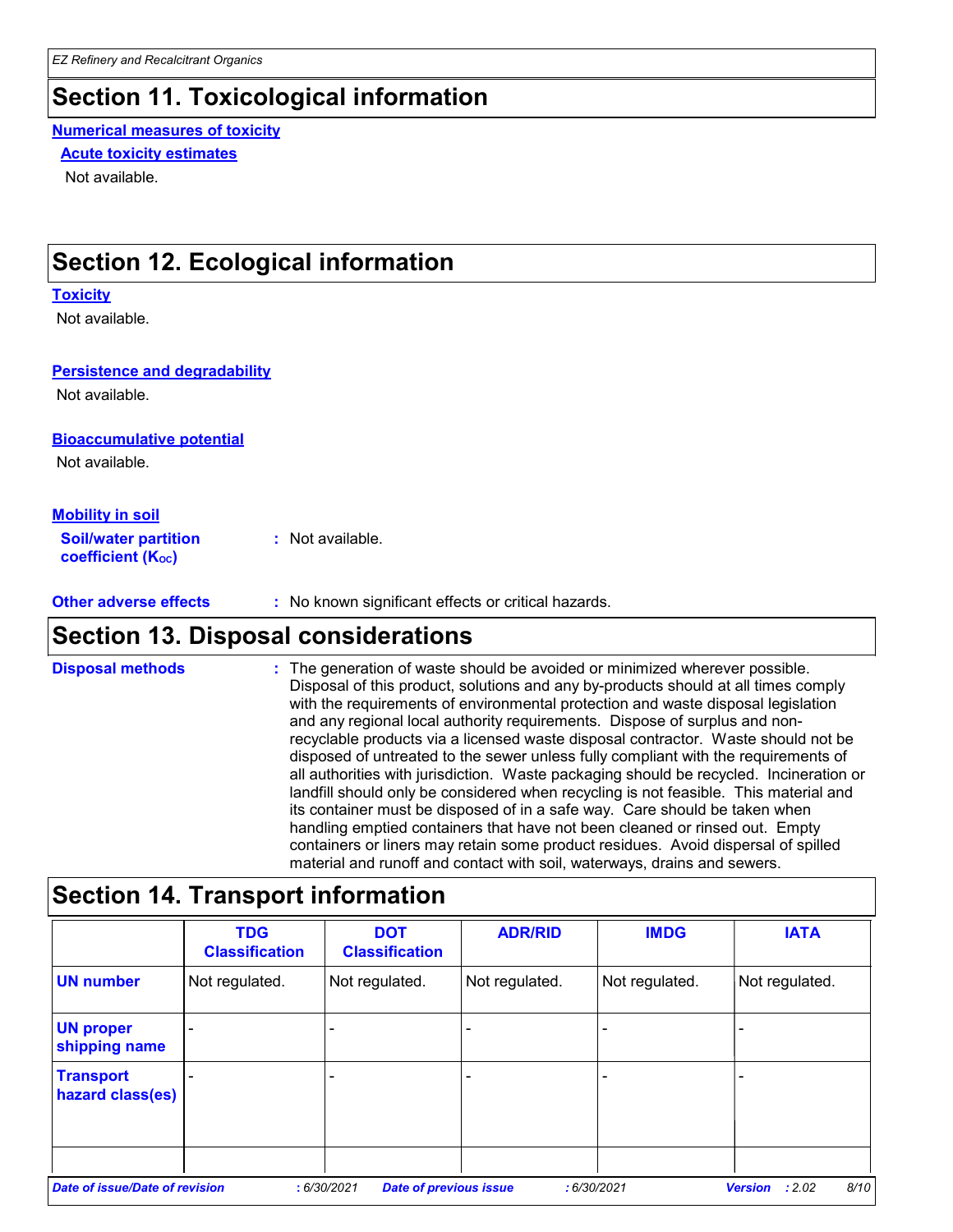### **Section 14. Transport information**

| <b>Packing group</b>            | $\overline{\phantom{a}}$ |     |     |     |      |
|---------------------------------|--------------------------|-----|-----|-----|------|
| <b>Environmental</b><br>hazards | 'No.                     | No. | No. | No. | 'No. |

**Special precautions for user Transport within user's premises:** always transport in closed containers that are **:** upright and secure. Ensure that persons transporting the product know what to do in the event of an accident or spillage.

**Transport in bulk according :** Not available. **to Annex II of MARPOL and the IBC Code**

### **Section 15. Regulatory information**

#### **Canadian lists**

- **Canadian NPRI :** None of the components are listed.
- **CEPA Toxic substances :** None of the components are listed.

#### **International regulations**

**Chemical Weapon Convention List Schedules I, II & III Chemicals** Not listed.

#### **Montreal Protocol**

Not listed.

# **Stockholm Convention on Persistent Organic Pollutants**

Not listed.

#### **Rotterdam Convention on Prior Informed Consent (PIC)**

Not listed.

## **UNECE Aarhus Protocol on POPs and Heavy Metals**

Not listed.

#### **Inventory list**

| <b>Australia</b>         | : Not determined.                                                                  |
|--------------------------|------------------------------------------------------------------------------------|
| <b>Canada</b>            | : All components are listed or exempted.                                           |
| <b>China</b>             | Not determined.                                                                    |
| <b>Europe</b>            | : At least one component is not listed.                                            |
| <b>Japan</b>             | Japan inventory (ENCS): Not determined.<br>Japan inventory (ISHL): Not determined. |
| <b>Malaysia</b>          | : Not determined                                                                   |
| <b>New Zealand</b>       | : Not determined.                                                                  |
| <b>Philippines</b>       | : Not determined.                                                                  |
| <b>Republic of Korea</b> | : Not determined.                                                                  |
| Taiwan                   | : Not determined.                                                                  |
| <b>Thailand</b>          | Not determined.                                                                    |
| <b>Turkey</b>            | : Not determined.                                                                  |
| <b>United States</b>     | : All components are listed or exempted.                                           |
| <b>Viet Nam</b>          | Not determined.                                                                    |